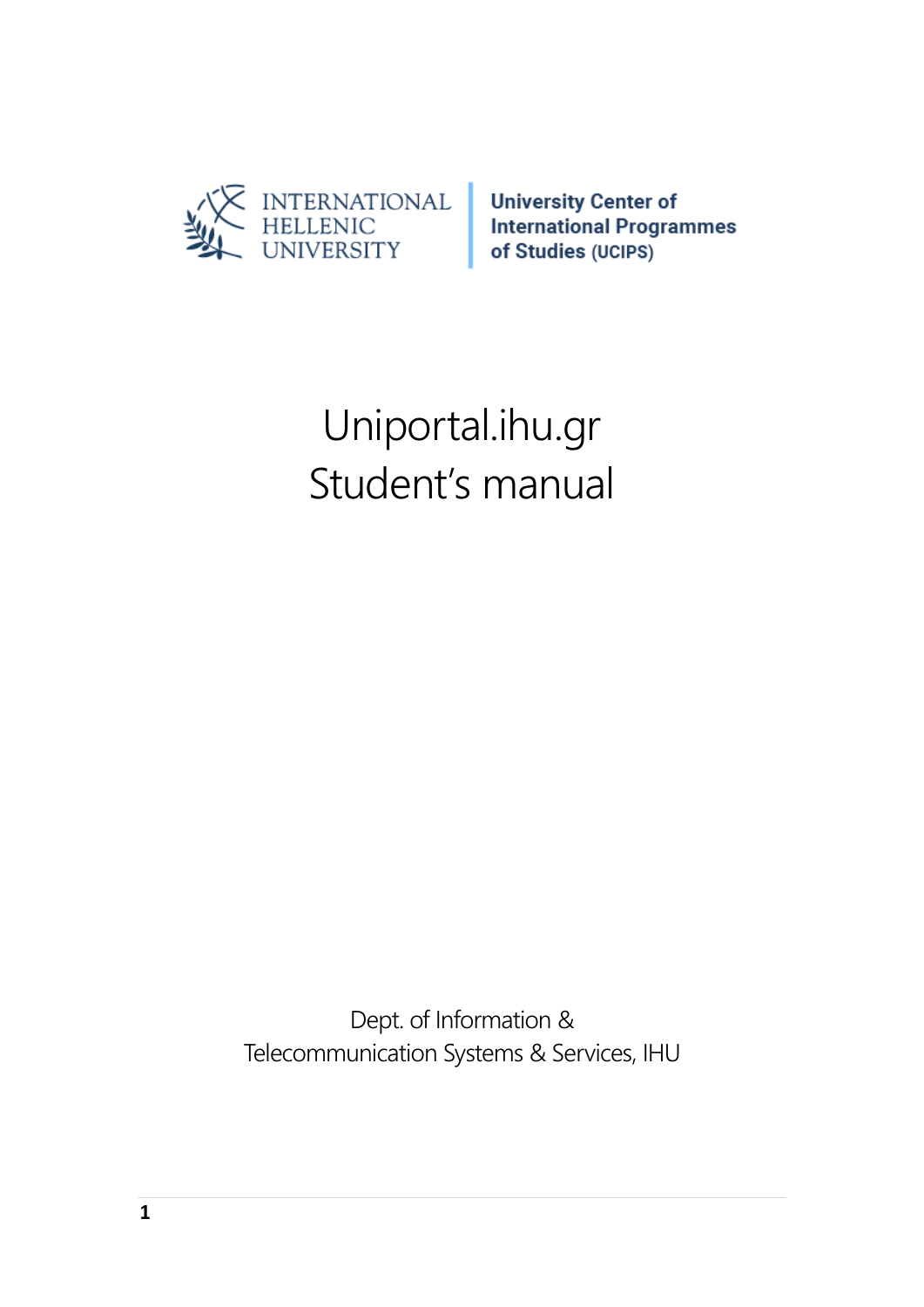#### Contents

The Greek version of this manual is available from the Uniportal menu or at https://cm.ihu.gr/unitron/files/Manual\_Student\_UniTron\_Portal.pdf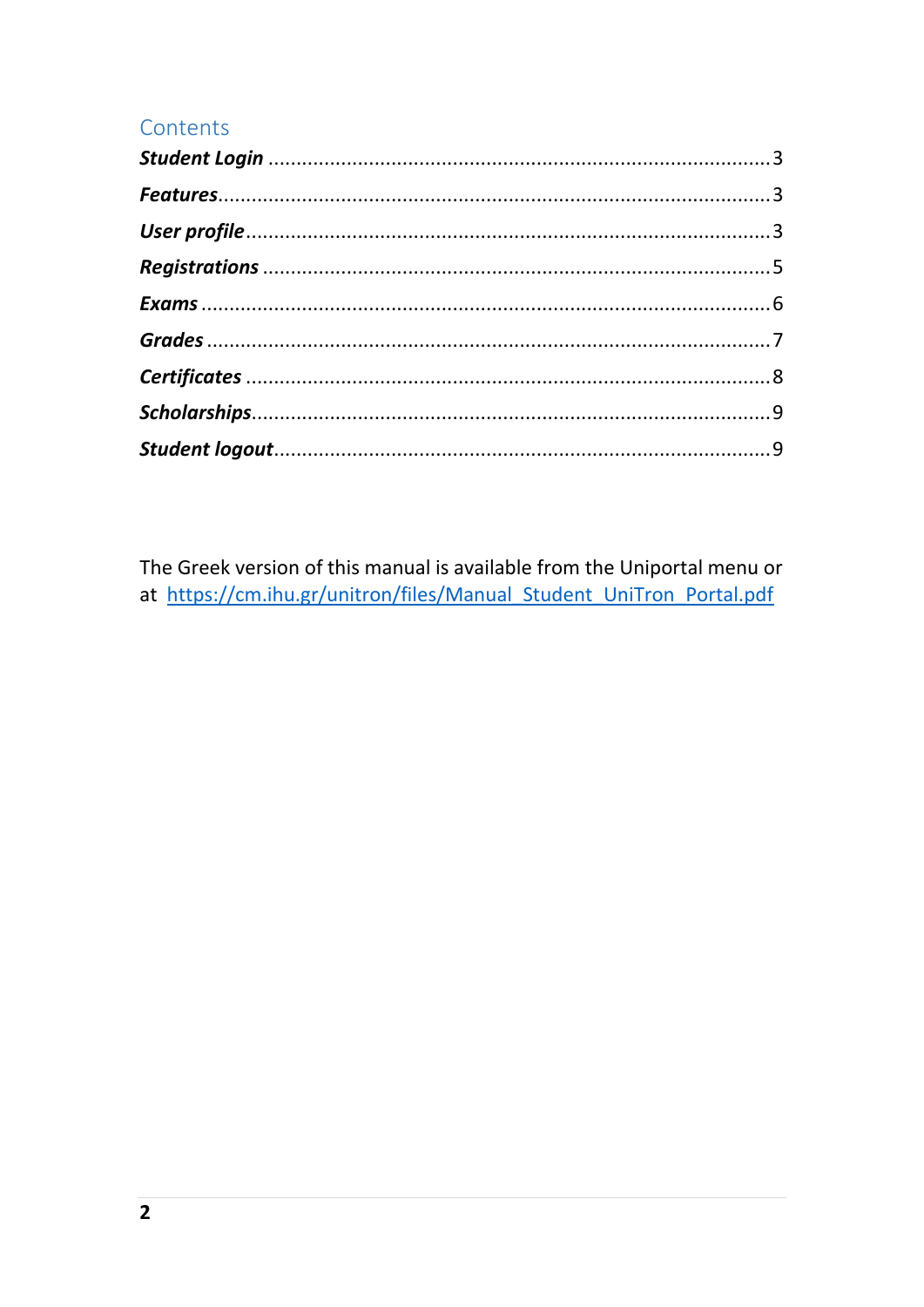## *Student Login*

<span id="page-2-0"></span>To connect to [https://uniportal.ihu.gr,](https://uniportal.ihu.gr/) please use your institutional username & password (**Uregister** account).

There is no need to connect to the VPN to login to Uniportal.

<span id="page-2-1"></span>In case you forgot your uregister password, you can reset it from here:

[https://mypassword.ihu.gr/reset\\_password.php](https://mypassword.ihu.gr/reset_password.php)

*Features* 

After you login, you can see the available features on the left menu. The most important option is the menu item **Grades** from where you can review your exam grades. Other important options are:

- **Registrations:** Register for the courses you would like to attend.
- **Exams:** Get information about your exams.
- <span id="page-2-2"></span>• **Certificates:** Request a Certificate of Studies.

### *User profile*

The profile page displays your current profile as a student in the University. You can have multiple profiles like graduate, postgraduate, PhD student, etc. You can see the following data for each one of them:

- Your full name,
- Your department,
- The programme you have registered.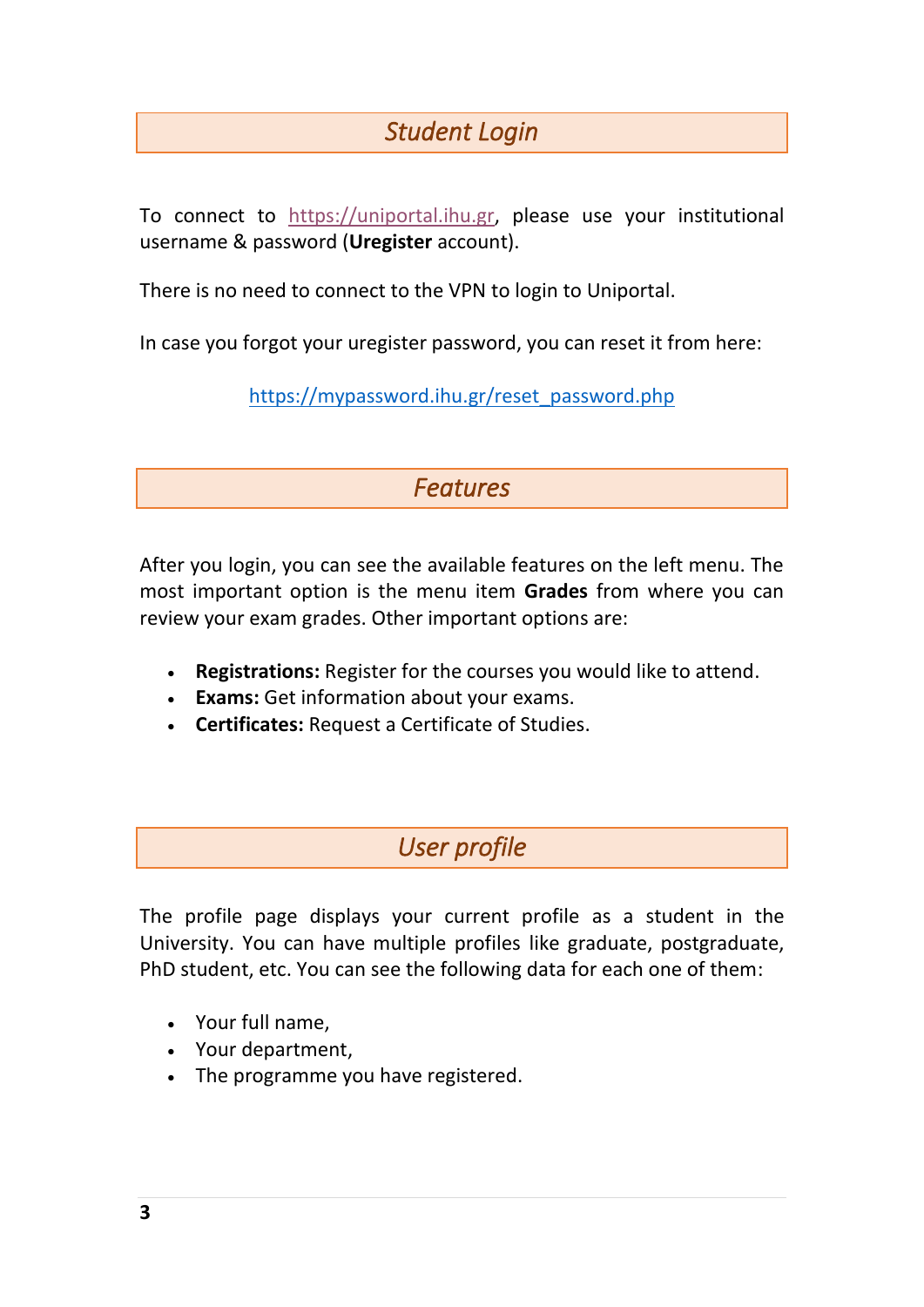| $(\mathbf{F})$ Web Portal              | Ξ                                                |                                                                                            | English & v t.dokimastikou v |
|----------------------------------------|--------------------------------------------------|--------------------------------------------------------------------------------------------|------------------------------|
|                                        |                                                  |                                                                                            | Welcome to Web Portal        |
| Welcome,<br>t.dokimastikou             | Student profile<br>Profile<br><b>Academic ID</b> |                                                                                            |                              |
| ΔΟΚΙΜΑΣΤΙΚΟΥ ΤΑΣΟΥΛΑ (120)             | <b>Fullname</b>                                  | ΔΟΚΙΜΑΣΤΙΚΟΥ ΤΑΣΟΥΛΑ                                                                       |                              |
| Registered: Fall 2021 - 2022           | <b>Student Number</b>                            | 120                                                                                        |                              |
|                                        | <b>Academic number</b>                           |                                                                                            |                              |
| $\cdot$ Profile                        | <b>Department</b>                                | 609 - LLM in Transnational and European Commercial Law, Banking Law, Arbitration/Mediation |                              |
|                                        | Programme                                        | 98 - LLM in Transnational and European Commercial Law, Banking Law, Arbitration/Mediation  |                              |
| $\sum_{n=1}^{\infty}$ Student data     | <b>Student status</b>                            | Active                                                                                     |                              |
| $\mathbf{r}$ Programme<br>$\checkmark$ |                                                  |                                                                                            | Chosen profile               |
| <b>Registrations</b>                   |                                                  |                                                                                            |                              |
| <b>Exams</b>                           |                                                  |                                                                                            |                              |
| $\mathbb{R}$ Theses                    |                                                  |                                                                                            |                              |
| <b>Practices</b>                       |                                                  |                                                                                            |                              |
| <b>Grades</b><br>$\checkmark$          |                                                  |                                                                                            |                              |
| Certificates                           |                                                  |                                                                                            |                              |
| Scholarships<br>v                      |                                                  |                                                                                            |                              |
| <b>D</b> User manual                   |                                                  |                                                                                            |                              |

To use one of your profiles, you need to click on the relevant button on the right side of the screen.

In the **Student data** tab, you can see information regarding your admission, your department and advisor. In case there is any problem with this information, please contact the Course Office to correct it. You cannot modify this information due to security reasons.

| $\circled{r}$ Web Portal                                   | Ξ                                         |                                     |                                   |                                     |                                                | English & v t.dokimastikou v |
|------------------------------------------------------------|-------------------------------------------|-------------------------------------|-----------------------------------|-------------------------------------|------------------------------------------------|------------------------------|
|                                                            |                                           |                                     |                                   |                                     |                                                | Student data                 |
| Welcome,<br>t.dokimastikou                                 | Student data                              | (2) Personal Data                   |                                   |                                     |                                                |                              |
|                                                            | General data                              |                                     |                                   |                                     |                                                |                              |
| ΔΟΚΙΜΑΣΤΙΚΟΥ ΤΑΣΟΥΛΑ (120)<br>Registered: Fall 2021 - 2022 | <b>Department</b>                         | LLM in Transnational and European C | Programme                         | LLM in Transnational and European C | <b>Academic E-mail</b> -                       |                              |
|                                                            | <b>Student status</b>                     | Active                              | <b>Current syllabus</b>           | 2021                                | Current<br>semester                            | $\mathbf{1}$                 |
| $\sqrt{2}$ Profile                                         | <b>Current period</b>                     | Fall                                | <b>Student Number</b>             | 120                                 | <b>Student</b><br>Institution<br><b>Number</b> | 363                          |
| Student data                                               | <b>Academic ID</b>                        | $\sim$                              | Orientation                       | $\sim$                              | Sub-orientation                                | $\sim$                       |
| Programme<br>$\checkmark$                                  | <b>UEN ®</b>                              | 120                                 | Second<br>orientation             | $\sim$                              | Second sub-<br>orientation                     | $\sim$                       |
| <b>Registrations</b>                                       | <b>Comment</b> for<br><b>Student</b>      | $\,$<br>7,                          | Fees                              |                                     | Part-time                                      | $\Box$                       |
| <b>I</b> R Exams                                           | <b>Admission Data</b><br><b>Admission</b> | 2020                                | <b>Admission</b>                  | 1                                   |                                                |                              |
| $\mathbb{R}^2$ Theses                                      | syllabus<br>Admission<br>period           | Fall                                | semester<br><b>Admission type</b> | Με αίτηση                           |                                                |                              |
| <b>Fig. Practices</b>                                      | Advisor instructor                        |                                     |                                   |                                     |                                                |                              |
| <b>Strades</b><br>$\ddot{}$                                | Supervisor<br>firstname                   | ٠                                   |                                   |                                     |                                                |                              |
| <b>SEC</b> Certificates                                    | Supervisor<br>lastname<br>email           | ×                                   |                                   |                                     |                                                |                              |
| Scholarships<br>$\checkmark$                               |                                           | ٠                                   |                                   |                                     |                                                |                              |
| <b>D</b> User manual                                       |                                           |                                     |                                   |                                     |                                                |                              |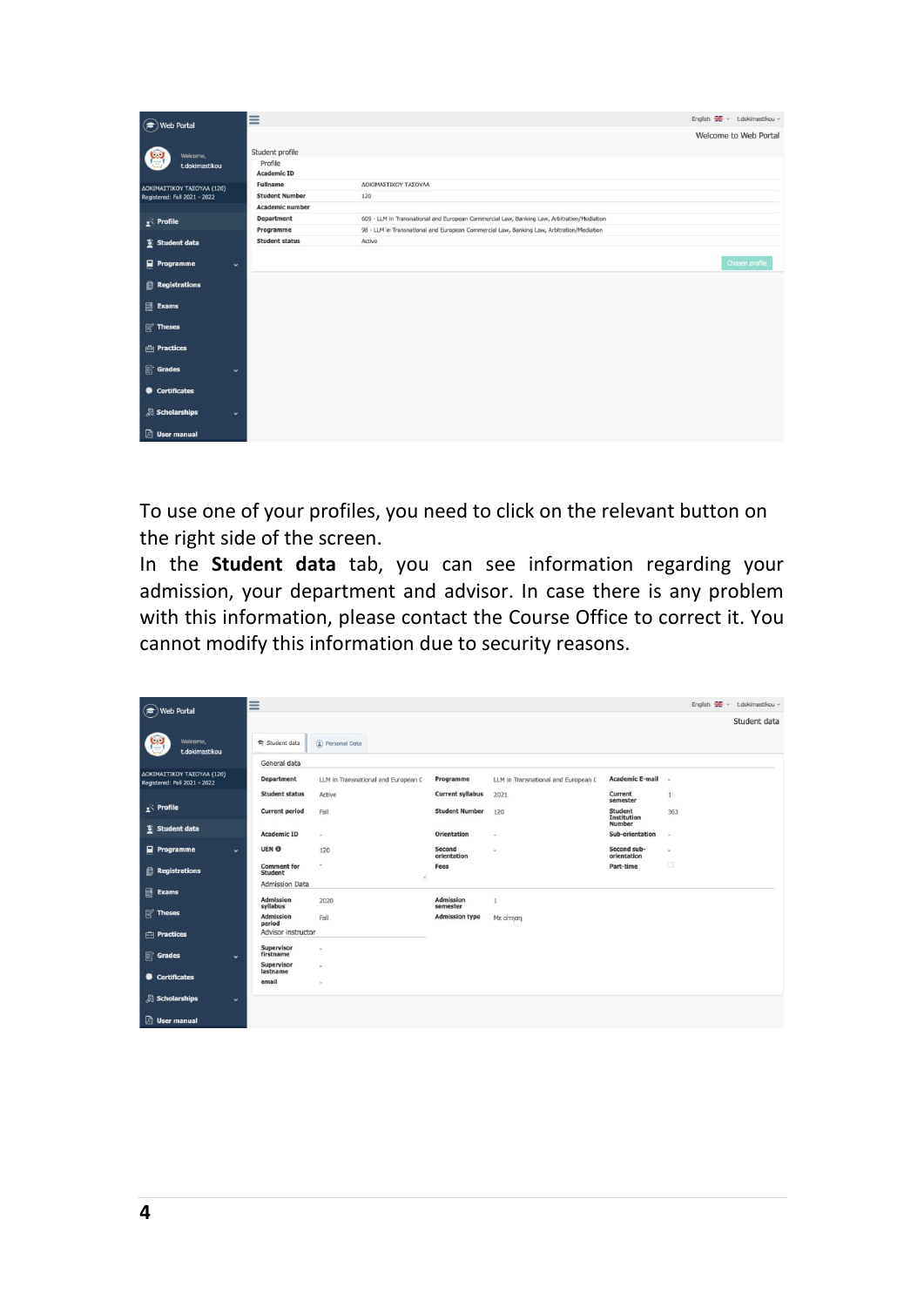### *Registrations*

<span id="page-4-0"></span>When the Course Office activates course registrations for your Department, you can register for the courses you would like to attend. Do not attempt to register to any course without any previous notification by the Course Office.

Please select **Registrations** from the main menu and then select the available registration period.



After selecting the registration period, the relevant courses appear on the screen. In the beginning, you need to click on "Edit Registration" to select courses.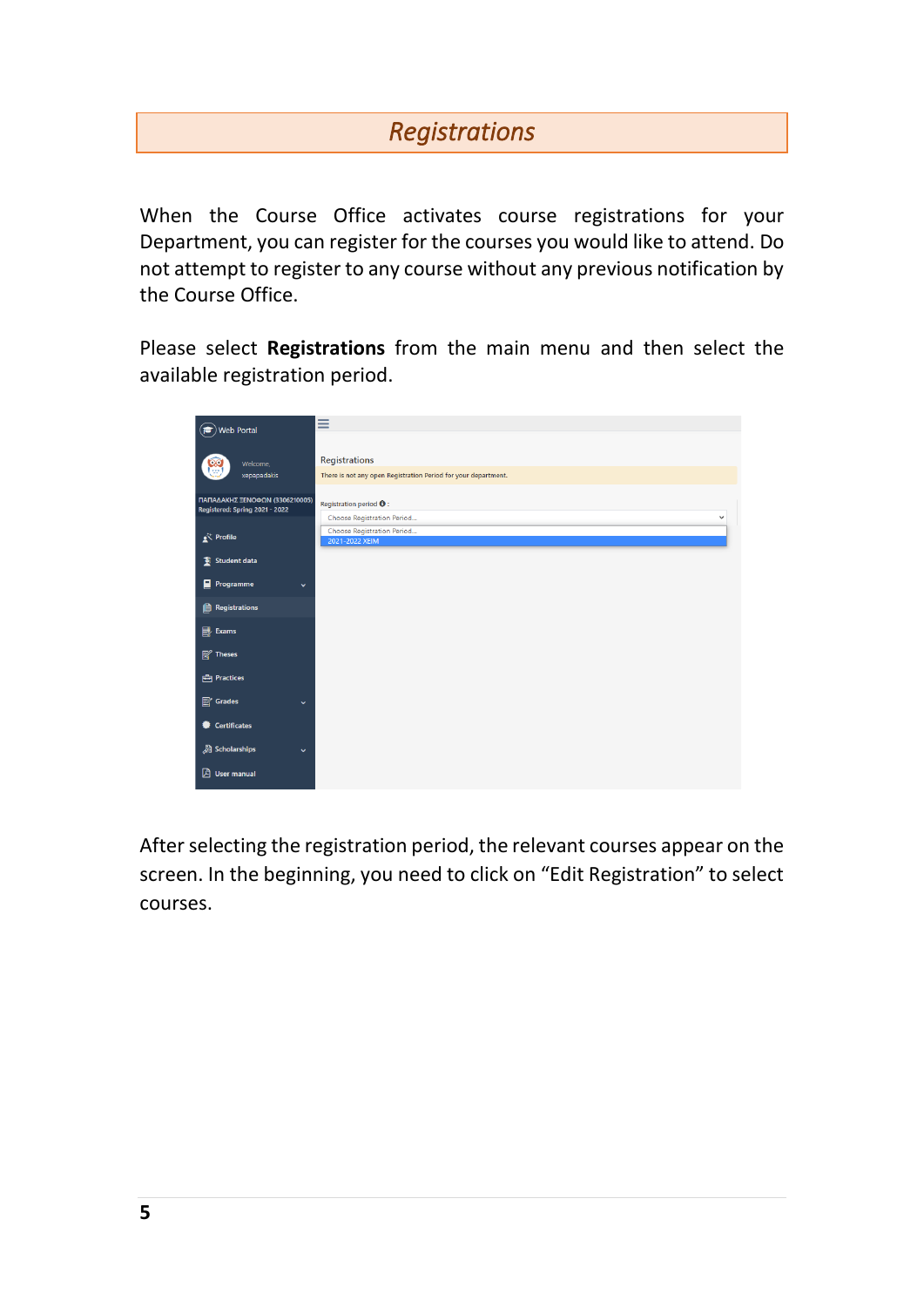| (P) Web Portal                                                          | Ε                                                              |                             |          |      |                |                 |                   |                                |  |
|-------------------------------------------------------------------------|----------------------------------------------------------------|-----------------------------|----------|------|----------------|-----------------|-------------------|--------------------------------|--|
|                                                                         |                                                                |                             |          |      |                |                 |                   | <b>Registrations by Period</b> |  |
| ЮÜ<br><b>Welcome</b>                                                    | Registrations                                                  |                             |          |      |                |                 |                   |                                |  |
| <b>xepapadakis</b>                                                      | There is not any open Registration Period for your department. |                             |          |      |                |                 |                   |                                |  |
| <b>ΠΑΠΑΔΑΚΗΣ ΞΕΝΟΦΩΝ (3306210005)</b><br>Registered: Spring 2021 - 2022 | Registration period <sup>O</sup>                               |                             |          |      |                |                 |                   |                                |  |
|                                                                         | 2021-2022 XEIM                                                 |                             |          |      | $\sim$         |                 |                   |                                |  |
| $\sum$ Profile                                                          | Registered courses                                             | Registration period History |          |      |                |                 |                   |                                |  |
| Student data                                                            | Primary                                                        | $\boxtimes$                 |          |      |                | Interpolated    | o                 |                                |  |
| Programme<br>$\checkmark$                                               | Date from                                                      |                             |          |      |                | Date to         | $\sim$            |                                |  |
|                                                                         | Courses sum                                                    | $\overline{\mathbf{z}}$     |          |      |                | Hours sum<br>60 |                   |                                |  |
| <b>Registrations</b>                                                    | <b>ECTS</b> sum                                                | 12                          |          |      |                | Units sum       | 12                |                                |  |
|                                                                         | Registration status                                            |                             |          |      |                |                 |                   |                                |  |
| <b>昆</b> Exams                                                          | <b>Student Registrations</b>                                   |                             |          |      |                |                 |                   |                                |  |
| <sup>2</sup> Theses                                                     | Choose columns                                                 |                             |          |      |                |                 |                   | Search: Search.                |  |
| <b>Practices</b>                                                        | Show $50 \times$ entries                                       |                             |          |      |                |                 |                   |                                |  |
| Grades<br>$\ddot{\phantom{1}}$                                          | Course                                                         |                             | Semester | ECTS | Units          | Orientation     | Type              | D.R.                           |  |
|                                                                         | Foundations of Computing                                       |                             |          | 6    | 6              | ٠               | Compulsory Course | is.                            |  |
| Certificates                                                            | Internet of Things Fundamentals                                |                             |          |      | $\overline{6}$ |                 | Compulsory Course | 153                            |  |
| Scholarships<br>$\checkmark$                                            |                                                                |                             |          |      |                |                 |                   |                                |  |
|                                                                         | Showing 1 to 2 of 2 entries                                    |                             |          |      |                |                 |                   | Previous   Next                |  |
| <b>B</b> User manual                                                    |                                                                |                             |          |      |                |                 |                   |                                |  |

<span id="page-5-0"></span>The system informs you that after doing your selection, you will not be able to undo it unless you contact the administration services.

*Exams* 

You can see information about Course exams, including exam date, grades announcement date & Student Preference submit date from - to.

| $\circledR$ Web Portal                | Ξ                               |             |                       |     |                                    |                                            |                                          | English $\frac{d\mathbf{H}}{d\mathbf{H}}$ $\times$ xepapadakis $\times$ |
|---------------------------------------|---------------------------------|-------------|-----------------------|-----|------------------------------------|--------------------------------------------|------------------------------------------|-------------------------------------------------------------------------|
|                                       |                                 |             |                       |     |                                    |                                            |                                          | Exams                                                                   |
| <b>og</b><br>Welcome,<br>xepapadakis  | Exams<br>Choose columns         |             |                       |     |                                    |                                            |                                          | Search: Search                                                          |
| ΠΑΠΑΔΑΚΗΣ ΞΕΝΟΦΩΝ (3306210005)        | Show so $\vee$ entries          |             |                       |     |                                    |                                            |                                          |                                                                         |
| Registered: Spring 2021 - 2022        | <b>Course by syllabus</b>       | Course code | <b>Exam period</b>    |     | Exam date Grades announcement date | <b>Student Preference submit date from</b> | <b>Student Preference submit date to</b> | <b>Actions</b>                                                          |
| $\mathbf{r}$ Profile                  | All                             |             |                       |     |                                    |                                            |                                          |                                                                         |
|                                       | Foundations of Computing        | MC09        | 2021-2022 ΦΕΒΡΟΥΑΡΙΟΣ | H.  |                                    | ۰.                                         |                                          | Details                                                                 |
| Student data                          | Internet of Things Fundamentals | MC11        | 2021-2022 ΦΕΒΡΟΥΑΡΙΟΣ | le. |                                    | ۰.                                         |                                          | Details                                                                 |
| Programme<br>$\check{~}$              |                                 |             |                       |     |                                    |                                            |                                          |                                                                         |
| <b>Registrations</b>                  | Showing 1 to 2 of 2 entries     |             |                       |     |                                    |                                            |                                          | Next<br>Previous                                                        |
| B Exams                               |                                 |             |                       |     |                                    |                                            |                                          |                                                                         |
| $\mathbb{R}^2$ Theses                 |                                 |             |                       |     |                                    |                                            |                                          |                                                                         |
| <b>Practices</b>                      |                                 |             |                       |     |                                    |                                            |                                          |                                                                         |
| $\mathbb{B}^r$ Grades<br>$\mathbf{v}$ |                                 |             |                       |     |                                    |                                            |                                          |                                                                         |
| Certificates                          |                                 |             |                       |     |                                    |                                            |                                          |                                                                         |
| Scholarships<br>$\bullet$             |                                 |             |                       |     |                                    |                                            |                                          |                                                                         |
| <b>D</b> User manual                  |                                 |             |                       |     |                                    |                                            |                                          |                                                                         |

In addition, you can click on the "**Details**" button to see more information such as the classroom in which the exams take place. Depending on the administration settings, you can also select the exam method, e.g. remotely due to COVID-19 restrictions.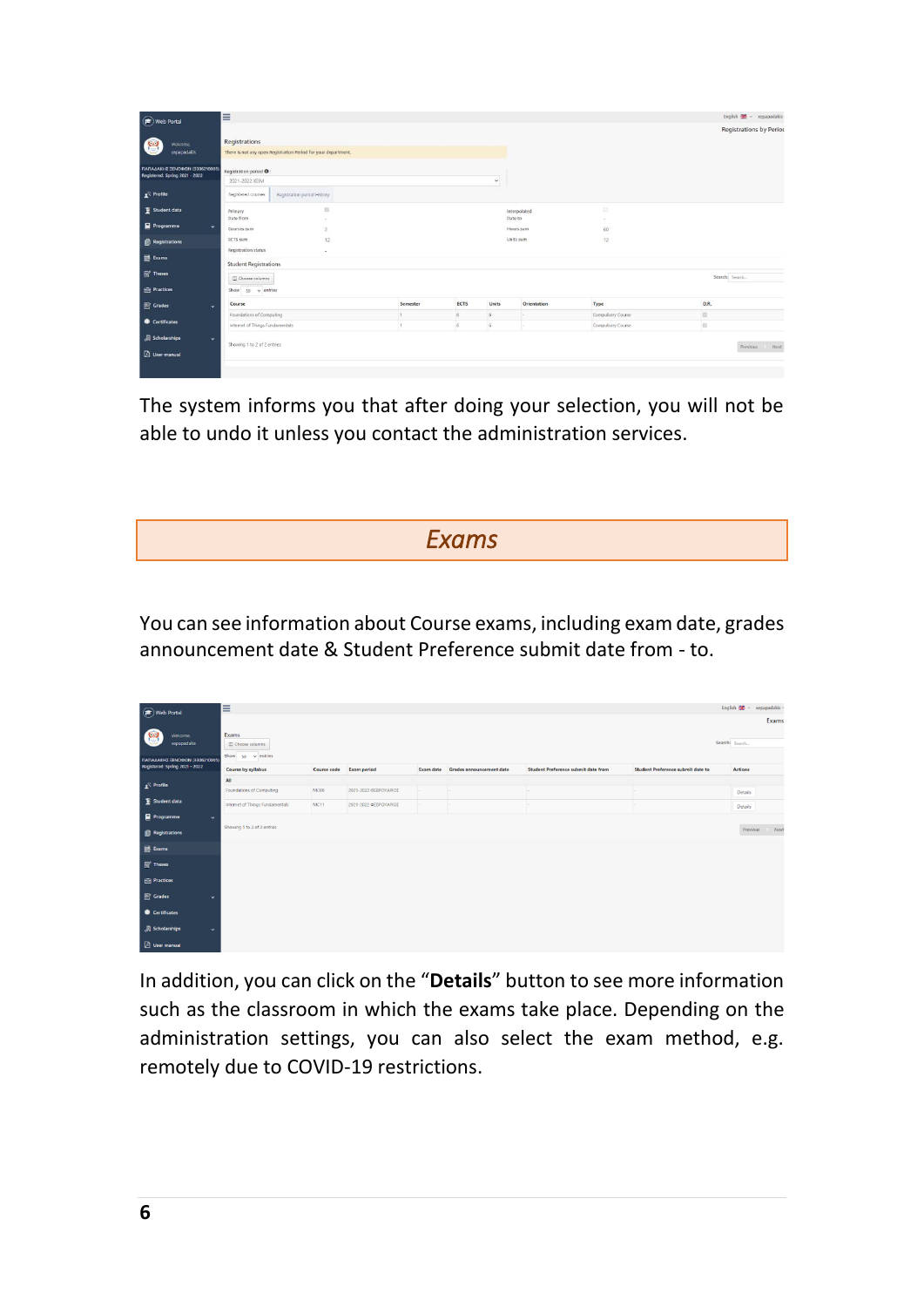

<span id="page-6-0"></span>*Grades* 

Using the option **My board** you can see your latest grades. Moreover, you can select to display: a) all courses, b) count in grade courses, c) count in diploma courses.

| $\circledR$ Web Portal<br>Welcome.<br>xepapadakis<br>ΠΑΠΑΔΑΚΗΣ ΞΕΝΟΦΩΝ (3306210005)<br>Registered: Spring 2021 - 2022 | ≡<br>My Board<br><b>Notes</b><br>●                  | Here you can see your board with your latest grades.<br>Passed courses that count in degree requirements are displayed in green color<br>Not-passed courses are displayed in red color |                |                       |               |                                                  |        |       |                 |                   |                | English EE ~ xepapadakis | <b>My Board</b> |
|-----------------------------------------------------------------------------------------------------------------------|-----------------------------------------------------|----------------------------------------------------------------------------------------------------------------------------------------------------------------------------------------|----------------|-----------------------|---------------|--------------------------------------------------|--------|-------|-----------------|-------------------|----------------|--------------------------|-----------------|
| $\mathbf{r}^{\mathcal{R}}$ Profile                                                                                    |                                                     | Passed courses that do not count in degree requirements are displayed in black color                                                                                                   |                |                       |               |                                                  |        |       |                 |                   |                |                          |                 |
| Student data<br>Programme<br>$\mathbf{v}$                                                                             |                                                     | Courses for degree summary<br>Course average: 9<br>Per course type                                                                                                                     |                |                       |               |                                                  |        |       |                 |                   |                |                          |                 |
| <b>Registrations</b><br><b>昆</b> Exams                                                                                | Type<br>Compulsory Course<br>Counts                 |                                                                                                                                                                                        |                |                       |               | <b>Total</b><br>Ects<br>6<br>×.<br><b>I</b><br>6 |        |       | Units<br>6<br>6 |                   |                |                          |                 |
| <b>Theses</b>                                                                                                         | Select to display:<br>All courses                   |                                                                                                                                                                                        |                |                       |               |                                                  |        |       |                 |                   |                |                          |                 |
| <b>Practices</b><br><b>E</b> Grades<br>$\checkmark$                                                                   | <b>E</b> Choose columns<br>Show $50 \times$ entries |                                                                                                                                                                                        |                |                       |               |                                                  |        |       |                 |                   | Search: Search |                          |                 |
| <sup>2</sup> My board                                                                                                 | <b>Course code</b>                                  | Course                                                                                                                                                                                 | Grade          | <b>Exam period</b>    | Syllabus      | $D.G.$ <sup><math>\Theta</math></sup>            | D.R.O  | Units | ECTS            | Course type       | Orientation    |                          | Group           |
| <b>E-All grades</b>                                                                                                   | Semester: Α εξάμηνο                                 |                                                                                                                                                                                        |                |                       |               |                                                  |        |       |                 |                   |                |                          |                 |
| (a) By exam period                                                                                                    | MC09                                                | Foundations of Computing                                                                                                                                                               |                | ь.                    | $2021 - 2022$ | $\boxdot$<br>$\Box$                              | o      | 6     | 6               | Compulsory Course | $\sim$         |                          |                 |
| Certificates                                                                                                          | <b>MC11</b>                                         | Internet of Things Fundamentals                                                                                                                                                        | $\overline{9}$ | 2021-2022 OEBPOYAPIOE | $2021 - 2022$ |                                                  | $\Box$ | 6     | 6               | Compulsory Course | $\sim$         |                          |                 |
| Scholarships<br>$\checkmark$<br><b>B</b> User manual                                                                  |                                                     | Showing 1 to 2 of 2 entries<br>Nex<br><b>Previous</b>                                                                                                                                  |                |                       |               |                                                  |        |       |                 |                   |                |                          |                 |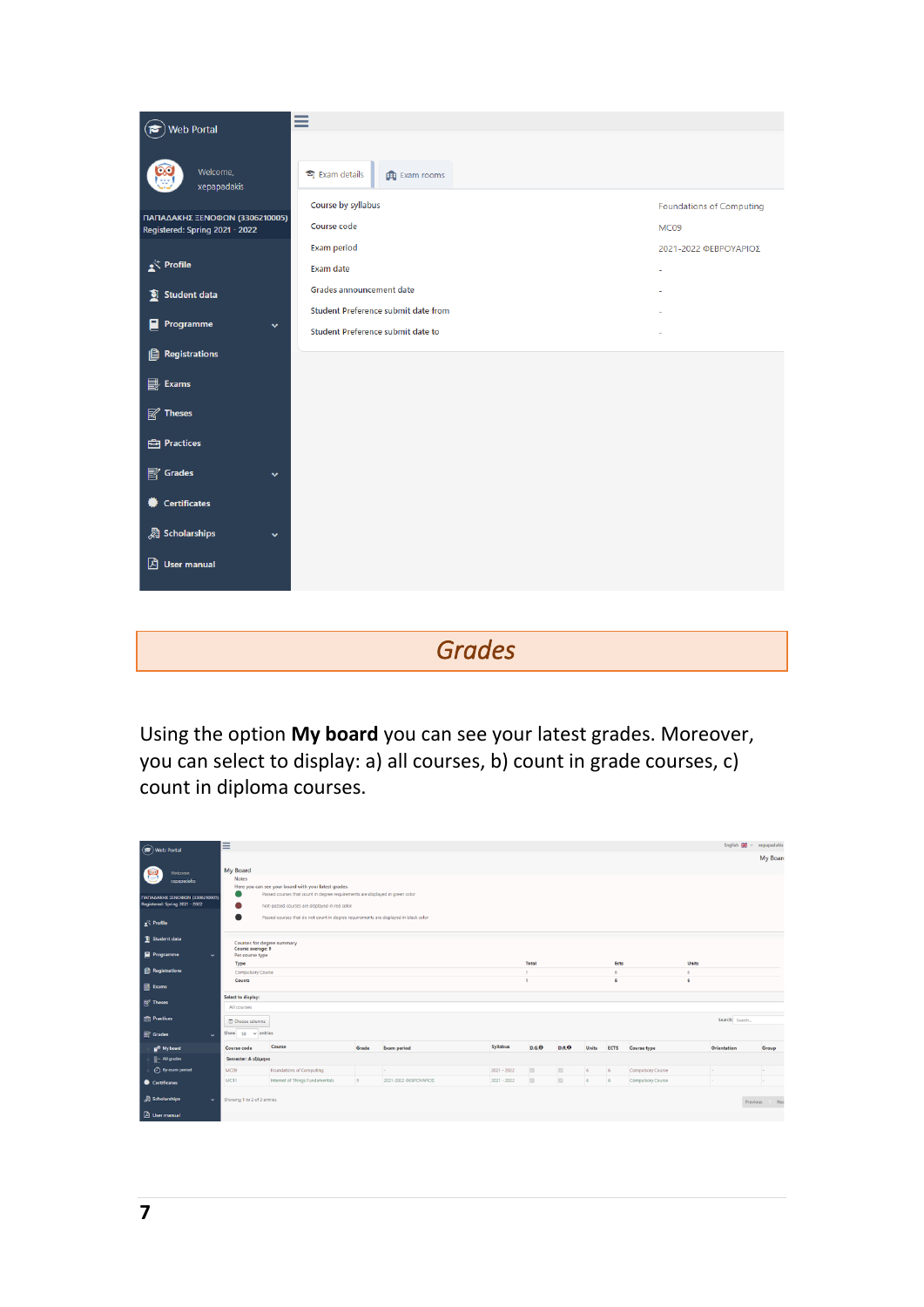Using option **All grades** you can view all course grades, including nonpassing grades.

| $\circledR$ Web Portal                                                                      | $\equiv$                                 |                                                                                                                                                                                                                        |       |                                                                                                           |               |                     |       |       |      |                   |                | English <a> <a> </a> </a> <a> <a> <a> xepapadaki</a></a></a> |
|---------------------------------------------------------------------------------------------|------------------------------------------|------------------------------------------------------------------------------------------------------------------------------------------------------------------------------------------------------------------------|-------|-----------------------------------------------------------------------------------------------------------|---------------|---------------------|-------|-------|------|-------------------|----------------|--------------------------------------------------------------|
| Welcome,<br>xepapadakis<br>ΠΑΠΑΔΑΚΗΣ ΞΕΝΟΦΩΝ (3306210005)<br>Registered: Spring 2021 - 2022 | Info<br>$\bullet$                        | Passed courses that count in degree requirements are displayed in green color<br>Not-passed courses are displayed in red color<br>Passed courses that do not count in degree requirements are displayed in black color |       | Here you can see all your efforts for each course. To see your final grades, navigate to Menu 'My board'. |               |                     |       |       |      |                   |                | All grad                                                     |
| $\mathbb{R}^n$ Profile                                                                      |                                          |                                                                                                                                                                                                                        |       |                                                                                                           |               |                     |       |       |      |                   |                |                                                              |
| $\sum_{n=1}^{\infty}$ Student data                                                          | Choose columns<br>Show so $\vee$ entries |                                                                                                                                                                                                                        |       |                                                                                                           |               |                     |       |       |      |                   | Search: Search |                                                              |
| Programme<br>$\ddot{}$                                                                      | Course code                              | Course                                                                                                                                                                                                                 | Grade | <b>Exam period</b>                                                                                        | Syllabus      | $D.G.$ <sup>O</sup> | D.R.O | Units | ECTS | Course type       | Orientation    | Group                                                        |
| <b>Registrations</b>                                                                        | Semester: Α εξάμηνο                      |                                                                                                                                                                                                                        |       |                                                                                                           |               |                     |       |       |      |                   |                |                                                              |
| E Exams                                                                                     | MC11                                     | Internet of Things Fundamentals                                                                                                                                                                                        | 9     | 2021-2022 ΦΕΒΡΟΥΑΡΙΟΣ                                                                                     | $2021 - 2022$ | (8)                 | 152   | $6 -$ | 6    | Compulsory Course | E.             | ĸ                                                            |
| Theses                                                                                      | Showing 1 to 1 of 1 entries              |                                                                                                                                                                                                                        |       |                                                                                                           |               |                     |       |       |      |                   |                | Previous   Ni                                                |
| Practices                                                                                   |                                          |                                                                                                                                                                                                                        |       |                                                                                                           |               |                     |       |       |      |                   |                |                                                              |
| Grades<br>$\ddot{}$                                                                         |                                          |                                                                                                                                                                                                                        |       |                                                                                                           |               |                     |       |       |      |                   |                |                                                              |
| <b>R</b> <sup>2</sup> My board                                                              |                                          |                                                                                                                                                                                                                        |       |                                                                                                           |               |                     |       |       |      |                   |                |                                                              |
| $\frac{m}{m}$ All grades<br>(-) By exam period                                              |                                          |                                                                                                                                                                                                                        |       |                                                                                                           |               |                     |       |       |      |                   |                |                                                              |
| Certificates                                                                                |                                          |                                                                                                                                                                                                                        |       |                                                                                                           |               |                     |       |       |      |                   |                |                                                              |
| Scholarships<br>$\checkmark$                                                                |                                          |                                                                                                                                                                                                                        |       |                                                                                                           |               |                     |       |       |      |                   |                |                                                              |
| <b>B</b> User manual                                                                        |                                          |                                                                                                                                                                                                                        |       |                                                                                                           |               |                     |       |       |      |                   |                |                                                              |

Finally, using option **By exam period** you can view all course grades by exam period, including non-passing grades.

# <span id="page-7-0"></span>*Certificates*

You can request various kinds of certificates such as a **Certificate of Studies** from the administrative services.

| $\circledast$ Web Portal                                         | Ξ                           |                          |                                   |                        |                                     |                 |
|------------------------------------------------------------------|-----------------------------|--------------------------|-----------------------------------|------------------------|-------------------------------------|-----------------|
|                                                                  |                             |                          | <b>Create Certificate Request</b> |                        |                                     | $\pmb{\times}$  |
| Welcome,                                                         | Certificate request         |                          | Select Certificate<br>Comment     | Certificate of Studies |                                     | $\checkmark$    |
| xepapadakis                                                      | <b>Choose columns</b>       |                          |                                   |                        |                                     |                 |
| ΠΑΠΑΔΑΚΗΣ ΞΕΝΟΦΩΝ (3306210005)<br>Registered: Spring 2021 - 2022 | Show $50 \times$ entries    |                          |                                   |                        | <b>H</b> Submit Certificate Request | <b>D</b> Cancel |
|                                                                  | <b>Date submitted</b>       | <b>Certificate group</b> |                                   | <b>Comments</b>        |                                     |                 |
| $\sum_{n=1}^{\infty}$ Profile                                    |                             |                          |                                   |                        | No data available in table          |                 |
| $\sum_{n=1}^{\infty}$ Student data                               | Showing 0 to 0 of 0 entries |                          |                                   |                        |                                     |                 |
| $\blacksquare$ Programme<br>$\checkmark$                         |                             |                          |                                   |                        |                                     |                 |
| <b>B</b> Registrations                                           |                             |                          |                                   |                        |                                     |                 |
| $\mathbb{B}$ Exams                                               |                             |                          |                                   |                        |                                     |                 |
| $\mathbb{R}$ Theses                                              |                             |                          |                                   |                        |                                     |                 |
| $\Box$ Practices                                                 |                             |                          |                                   |                        |                                     |                 |
| $\mathbb{B}'$ Grades<br>$\ddot{}$                                |                             |                          |                                   |                        |                                     |                 |
| Certificates                                                     |                             |                          |                                   |                        |                                     |                 |
| Scholarships<br>$\checkmark$                                     |                             |                          |                                   |                        |                                     |                 |
| <b>B</b> User manual                                             |                             |                          |                                   |                        |                                     |                 |